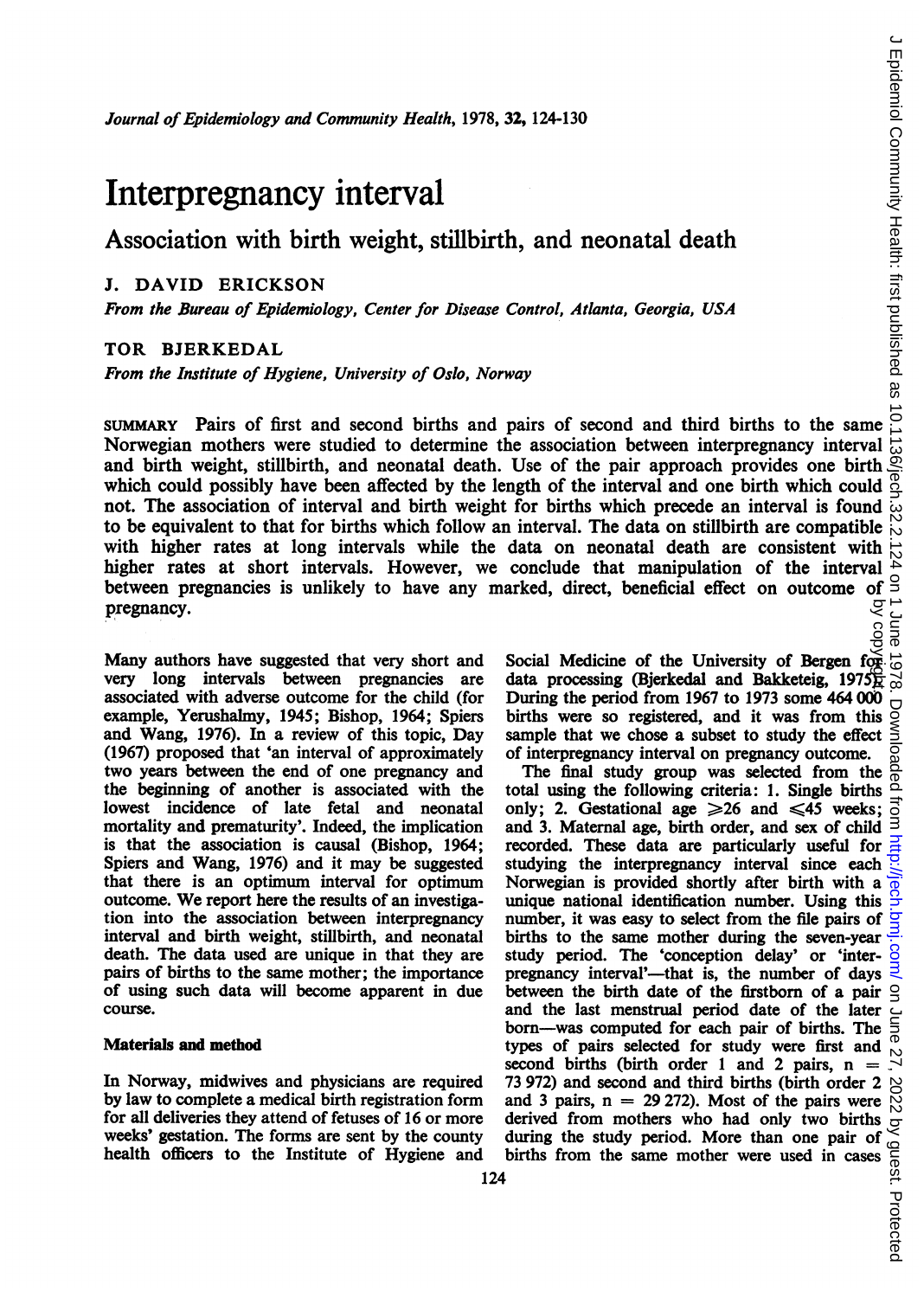where the mother gave birth three or more times during the study period. For example, a mother who had her first, second, and third babies during the study period would contribute a pair of births to the birth order <sup>1</sup> and 2 group and a pair to the birth order 2 and 3 group. However, no groups were formed in which the paired births were not consecutive births.

Other authors have shown that the interval between pregnancies is associated with factors which may influence pregnancy outcome. In such studies the use of pairs of births born to the same mother would have been advantageous. The pairs provide one birth which could possibly be affected by the length of the interpregnancy interval (the second born of a pair) and one birth which could not be directly affected (the first born). Also, some of the other factors which might affect outcome are held constant. Of course it is not possible to control all relevant factors by this approach. Clearly, there is a change in parity and in maternal age between births. There may also be changes in paternity, parental socioeconomic status, habits, and so on.

#### **Results**

#### DISTRIBUTION OF INTERPREONANCY INTERVALS

The distribution of intervals between birth order <sup>1</sup> and 2 pairs may be found in Fig. 1A; Fig. 1B illustrates the distribution for birth order 2 and 3 pairs. Although we gathered data on interpregnancy intervals for a seven-year period only, Figs 1A and



Fig. 1 Percentage of pairs of consecutive births to same mother, by interpregnancy interval.

125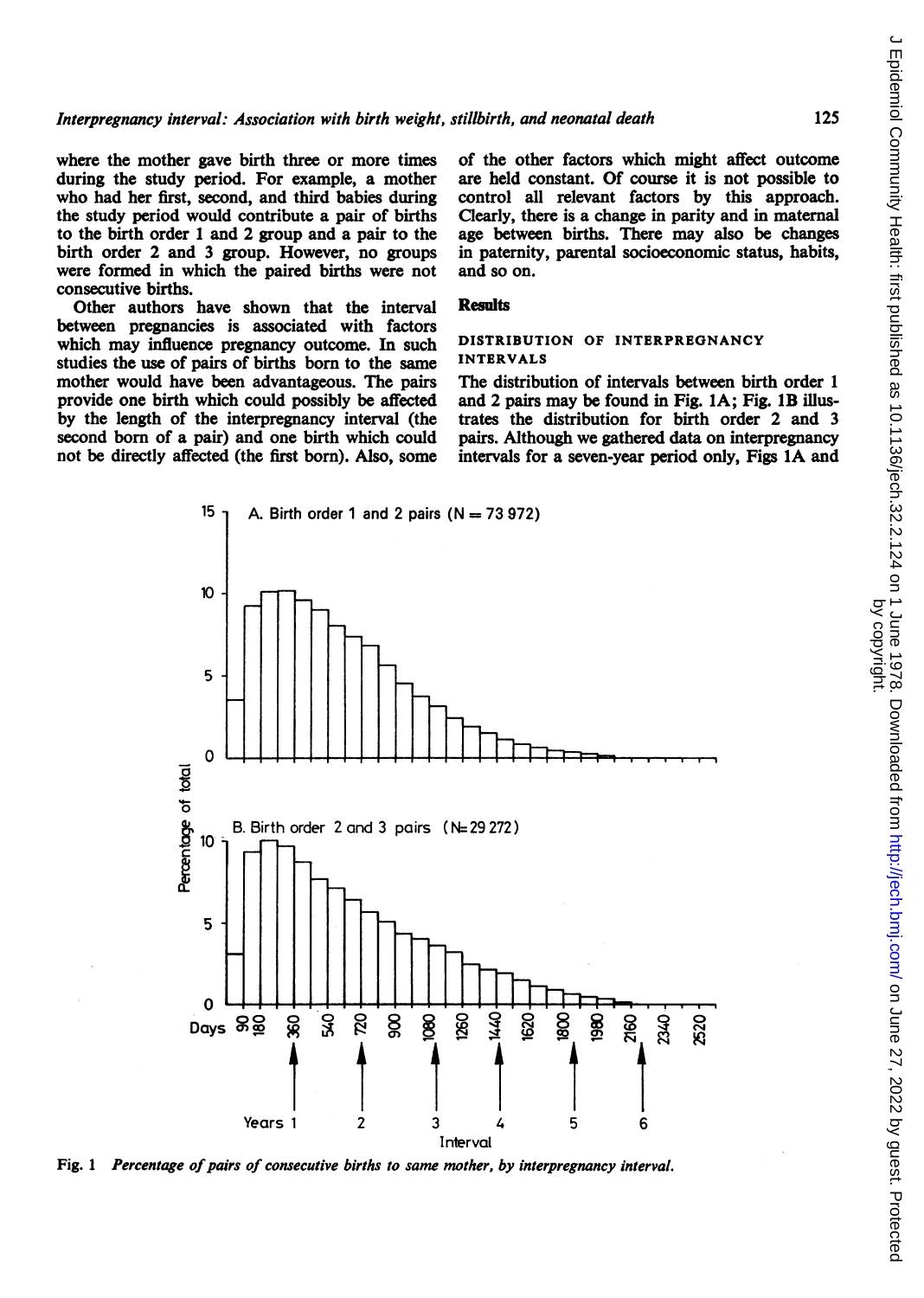

Fig. 2 Mean weights of first and second members of pairs of consecutive births to same mother, by interpregnancy interval.

lB show that the distributions would probably change very little with a longer study period since so few births took place at the longer intervals.

#### BIRTH WEIGHT

A clear association between interpregnancy interval and mean birth weight is apparent for both types of pairs (Figs 2A and 2B). There is a fairly marked deficit in average weight at the shortest intervals and a less pronounced deficit at the longer intervals. A similar association has been reported by other writers. To the best of our knowledge, however, previous reports have dealt only with births which follow, and never with births

which precede, an interval. Previous studies have dealt with births equivalent to birth order 2 in Fig. 2A and birth order <sup>3</sup> in Fig. 2B. However, as is readily apparent from Figs 2A and 2B, the form of the association between interval and weight of the earlier born members of a pair is nearly identical with the association for the later born. Since the interval which follows first births among birth order <sup>1</sup> and 2 pairs cannot itself affect the weight of the firstborn, the association reported by others must, in large measure, be due to other causes. The same may be said of the earlier born among birth order <sup>2</sup> and <sup>3</sup> pairs (Fig. 2B). We note, without further comment, that the well-known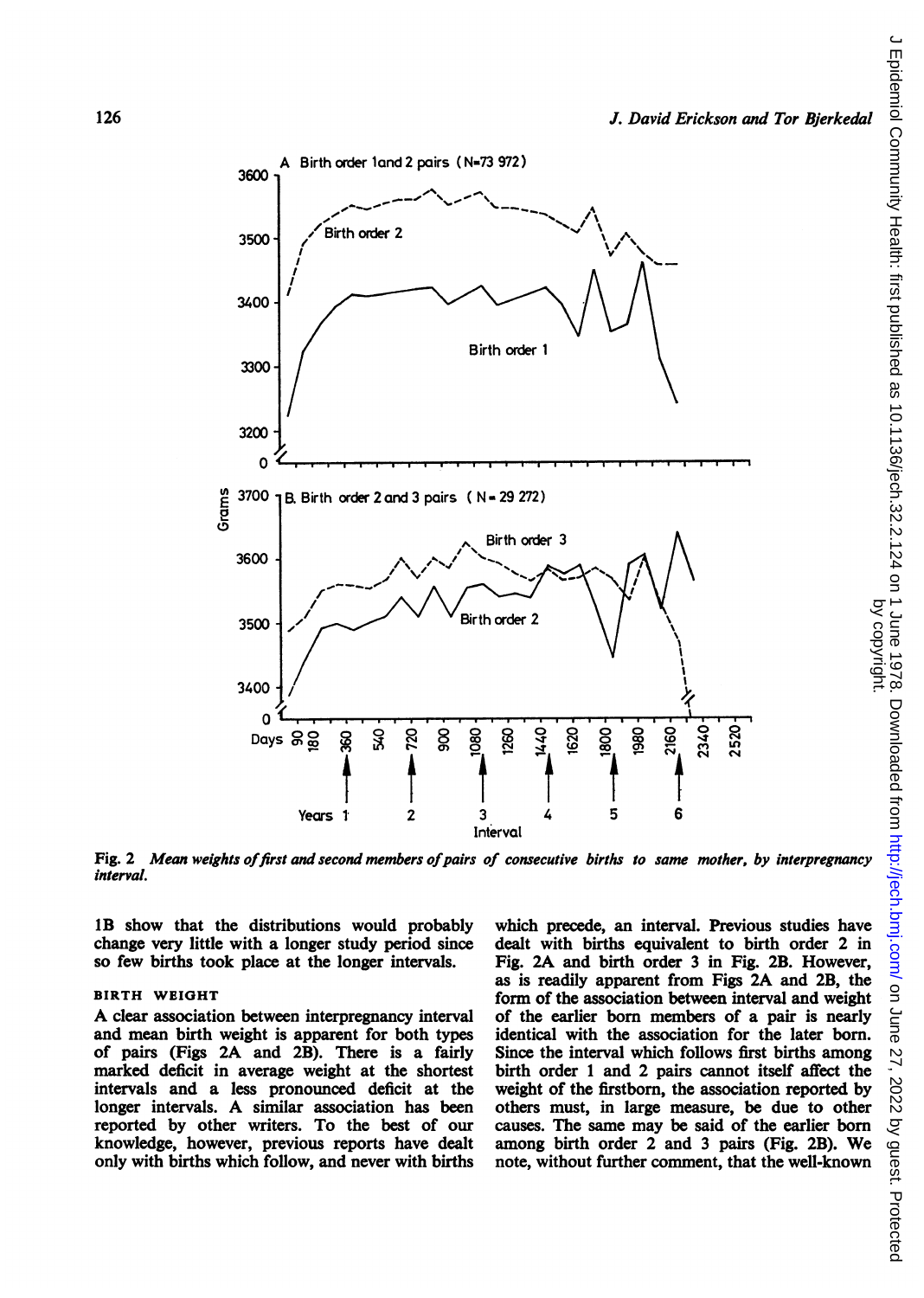

Fig. 3 Mean weights of first and second members of pairs of consecutive births to same mother by interpregnancy interval (All pair members live born, still living).

association between weight and birth order is readily apparent in Fig. 2.

The association between weight and interpregnancy interval among pairs in which both members were live born and were still living on <sup>1</sup> January 1975 is shown in Figs 3A and 3B. Elimination of stillbirths and postnatal deaths substantially diminishes the deficit of mean weight at the shortest intervals. Even so, the function of mean weight on interval is still similar for births which precede and births which follow an interval.

#### STILLBIRTH AND NEONATAL DEATH

We have shown that the removal of stillbirths and postnatal deaths from the data changes the degree of the association of interval with birth weight. We now illustrate how rates of stillbirth and neonatal death vary with interval.

The rate of stillbirth for births in birth order <sup>1</sup> and

2 pairs is shown in Fig. 4A and in birth order 2 and 3 pairs in Fig. 4B. Clearly there is a higher rate of stillbirth among the earlier born members of a pair for both types of pairs. But note that the rates at short intervals for birth order 2 births ascertained as being from birth order 2 and 3 pairs are much higher than the rates for birth order 2 births from birth order <sup>1</sup> and 2 pairs. In addition, the rates for the earlier born members of a pair seem to reach a minimum when the interval which follows it is relatively long. On the other hand, the rates for the later born of both pair types seem to reach a maximum at longer intervals; caution in the interpretation of the data from these longer intervals is required because of the small numbers involved (Figs 1A and 1B). The same features are apparent for neonatal death rates (Figs SA and SB) except that the rates for later born of pair members also seem to be high at short intervals, particularly for the later births from birth order <sup>1</sup> and 2 pairs.

127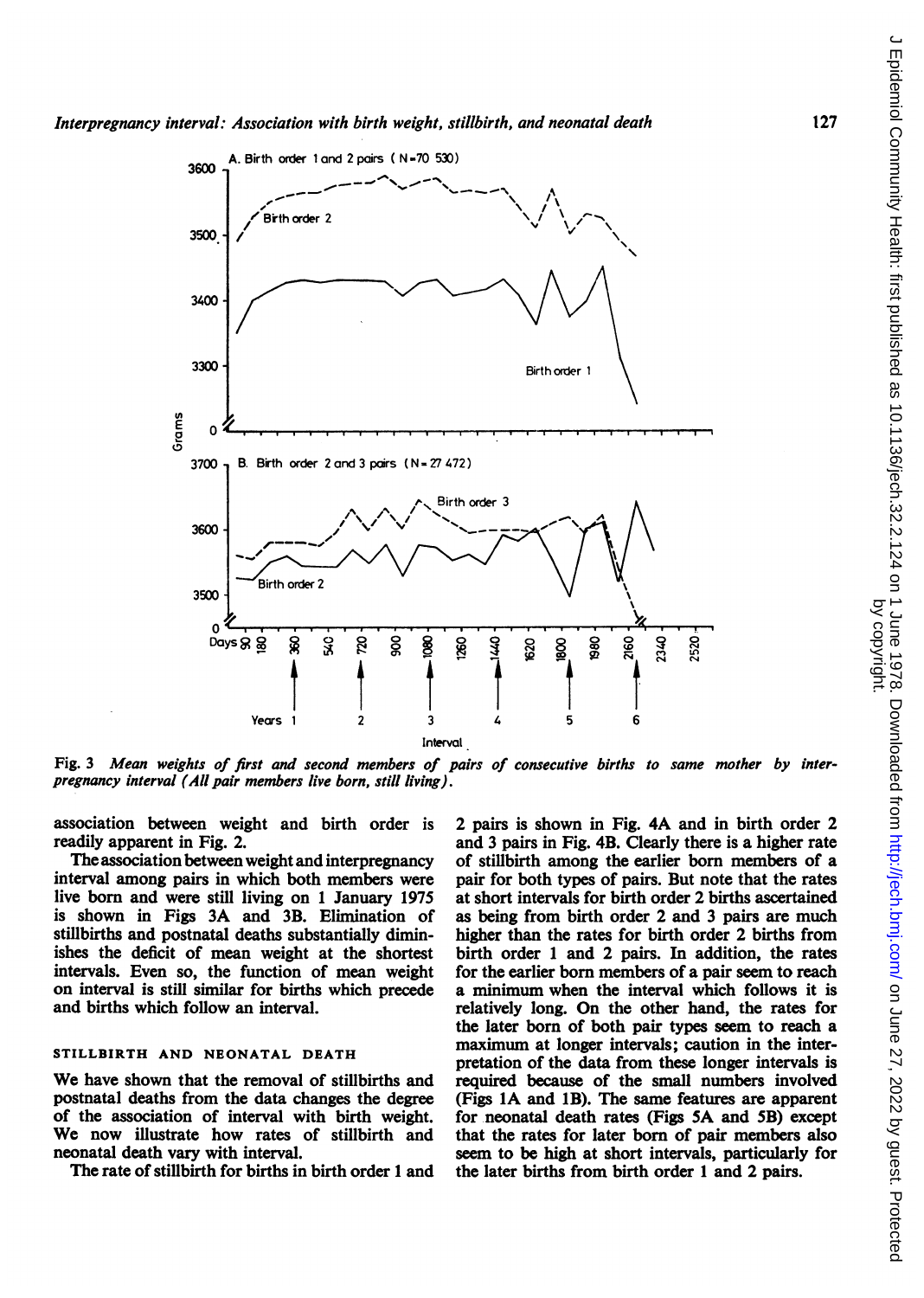

Fig. 4 Stillbirth rates of first and second members of pairs of consecutive births to same mother, by interpregnancy interval.

#### **Discussion**

The notion that there is an optimum interval for spacing pregnancies seems well established in the obstetric literature; it has been suggested that interpregnancy interval is associated with fetal death, postnatal death, and low birth weight. Spiers and Wang (1976) proposed that short interpregnancy intervals affect 'all death rates in infancy through growth retardation or shortened length of gestation'. They also said that one could reduce 'the overall prematurity and infant death rates among later-born singletons' by elimination of interpregnancy intervals of less than six months.

We have shown here that the association of birth weight and interval for the first born of a pair is similar to the function for the later born. The exclusion of all pairs except those in which

both members were live born and still living reduced the strength of the association. This is not surprising, since the study of Fedrick and Adelstein (1973) showed that interpregnancy interval was related to several factors, including the outcome of the previous delivery.

Other factors shown by Fedrick and Adelstein (1973) to be associated with interval were maternal age and socioeconomic status. We were unable to stratify our sample by socioeconomic status. Also it is not possible to control completely for maternal age using the paired-birth approach since small increases in maternal age are inextricably linked with the interpregnancy interval. But limiting the analyses to mothers of restricted age at the time of birth of the firstborn of a pair changed the form of the association between interval and birth weight very little.

by copyright.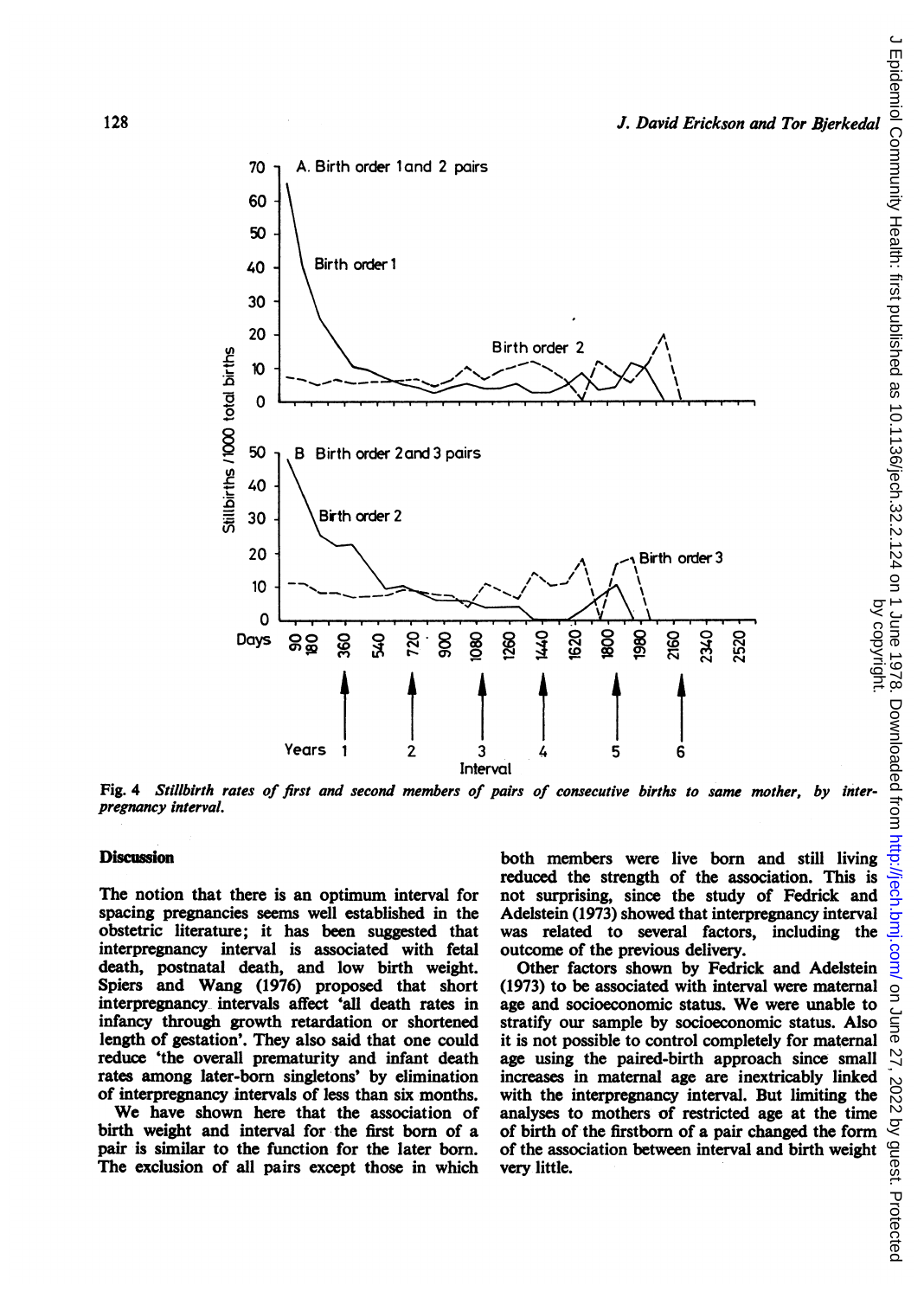

Fig. 5 Neonatal death rates of first and second members of pairs of consecutive births to same mother, by interpregnancy interval.

We therefore believe that the association of birth weight and interpregnancy interval is not direct. It is more likely that there are factors associated with a propensity both to have babies at very short or very long intervals and also to have babies of low weight; we have shown that removal of babies who were stillborn or who died after birth markedly altered the association between weight and interval.

The association between interval and the rates of stillbirth and neonatal death may be interpreted as a 'replacement' phenomenon (Newcombe and Rhynas, 1962). This is plainly shown in Figs 4 and 5. The rates are very high at short intervals for the firstborn of both pair types. But the rates for second births (birth order 2) depend upon the mode of ascertainment and suggest that there is a tendency to replace a lost child by conceiving rapidly after the loss. The contrast between the rates at short intervals for the earlier births among birth order <sup>1</sup> and 2 pairs and the rates for the earlier births among birth order 2 and 3 pairs is interesting in this regard. The rates are higher for first births (Figs 4A and 5A) than for these second births (Figs 4B and SB). Second births (birth order 2) ascertained as being members of birth order 2 and 3 pairs were of course preceded by a first birth and most of these would have been live born. Thus the 'replacement' urge among women who have lost a second child may not be as strong as among women who have lost a firstborn, since the mothers of lost second children would in all probability have a living child.

The rate of stillbirth for the later born members of a pair is lowest at short intervals and

129